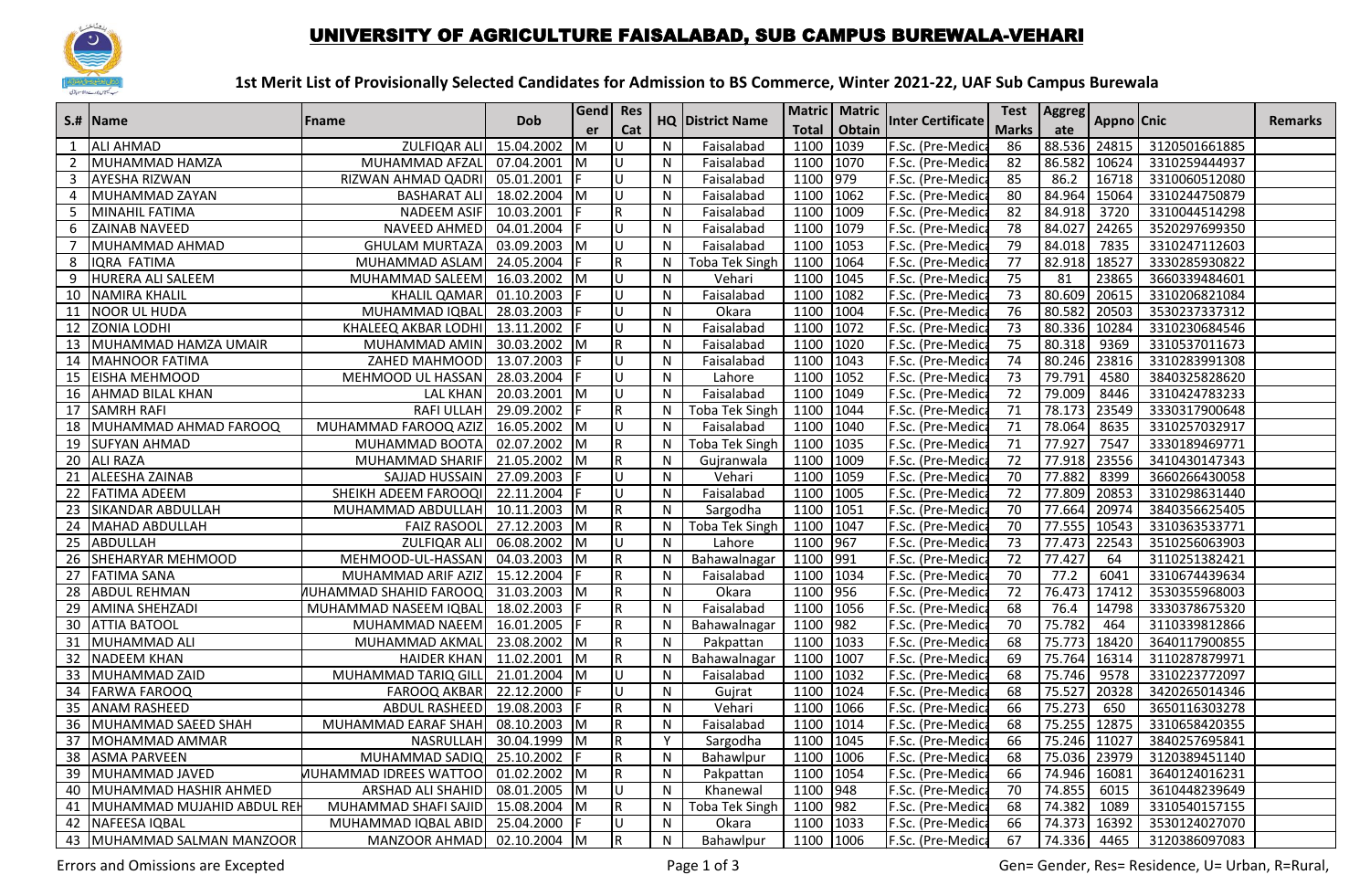

## **1st Merit List of Provisionally Selected Candidates for Admission to BS Commerce, Winter 2021-22, UAF Sub Campus Burewala**

| S.#  Name |                            | Fname                              |                         | Gend Res     |                         |   | <b>HQ District Name</b> |              | Matric   Matric |                          | Test         | Aggreg       |            |                     |                |
|-----------|----------------------------|------------------------------------|-------------------------|--------------|-------------------------|---|-------------------------|--------------|-----------------|--------------------------|--------------|--------------|------------|---------------------|----------------|
|           |                            |                                    | <b>Dob</b>              | er           | Cat                     |   |                         | <b>Total</b> | Obtain          | <b>Inter Certificate</b> | <b>Marks</b> | ate          | Appno Cnic |                     | <b>Remarks</b> |
|           | 44 SABA KAREEM             | <b>KAREEM BAKHSH</b>               | 15.03.2002              |              | R                       | N | Bahawlpur               | 1100         | 1025            | F.Sc. (Pre-Medica        | 66           | 74.155       | 23838      | 3120273680714       |                |
|           | 45 MUHAMMAD AHMAD SALEEM   | MUHAMMAD SALEEM                    | 12.01.2003              | IΜ           | R                       | N | Bahawalnagar            | 1100         | 1049            | F.Sc. (Pre-Medica        | 65           | 74.109       | 1936       | 3110269641025       |                |
| 46        | <b>ZUNAIRA SHAFIQUE</b>    | MUHAMMAD SHAFIQUE                  | 23.02.2004              |              | $\mathsf R$             | N | Bahawlpur               | 1100         | 1045            | F.Sc. (Pre-Medica        | 65           | 74           | 23839      | 3120290556460       |                |
| 47        | <b>FARHA AZIN KHALID</b>   | <b>KHALID MEHMOOD</b>              | 04.06.2003              |              | R                       | N | Faisalabad              | 1100         | 983             | F.Sc. (Pre-Medica        | 67           | 73.709       | 12371      | 3310496128896       |                |
| 48        | MUHAMMAD LUQMAN            | <b>ABDUL LATIF</b>                 | 15.10.2004 M            |              | $\mathsf R$             | N | Faisalabad              | 1100         | 1001            | F.Sc. (Pre-Medica        | 66           | 73.5         | 13459      | 3310487312581       |                |
| 49        | <b>WAQAR SHOKAT</b>        | SHOKAT ALI                         | 06.11.2003 M            |              | IR.                     | N | Nankana Sahib           | 1100         | 1025            | F.Sc. (Pre-Medica        | 65           | 73.455       | 10378      | 3540269820105       |                |
|           | 50 JUMM E HABIBA           | MUHAMMAD ASHFAQ                    | 29.09.2003              |              | lU.                     | N | Faisalabad              | 1100         | 1023            | F.Sc. (Pre-Medica        | 65           | 73.4         | 15433      | 3310062681598       |                |
| 51        | MUHAMMAD USMAN BAL         | MUHAMMAD RAMZAN                    | 01.01.2002 M            |              | IR.                     | N | Faisalabad              | 1100         | 969             | F.Sc. (Pre-Medica        | 67           | 73.327       | 1605       | 3310371969225       |                |
|           | 52 AREEBA                  | <b>AZHAR HANIF KHAN</b>            | 01.02.2003              |              | Iυ                      | N | Faisalabad              | 1100         | 969             | F.Sc. (Pre-Medica        | 67           | 73.327       | 12175      | 3310267689934       |                |
|           | 53 MUNIBA RASHEED          | RASHEED AHMED                      | 15.06.2003              |              | R                       | N | Bahawlpur               | 1100         | 1019            | F.Sc. (Pre-Medica        | 65           | 73.291 23900 |            | 3120310283078       |                |
|           | 54 MUHAMMAD ASAD BASHIR    | <b>BASHIR AHMED</b>                | 25.11.2003              | <b>IM</b>    | IR.                     | N | Bahawalnagar            | 1100         | 1043            | F.Sc. (Pre-Medica        | 64           | 73.246       | 1370       | 3110129289833       |                |
| 55        | MUHAMMAD ANAS QADRI        | RIZWAN AHMAD QADRI                 | 06.10.2002              | Iм           | $\overline{\mathsf{R}}$ | N | Faisalabad              | 1100         | 1010            | F.Sc. (Pre-Medica        | 65           | 73.046       | 16763      | 3310039160445       |                |
| 56        | MUHAMMAD ZARYAB HASSAN KHA | <b>INAYAT ULLAH KHAN</b>           | 22.05.2003              | <b>IM</b>    | $\mathsf R$             | N | Mianwali                | 1100         | 1008            | F.Sc. (Pre-Medica        | 65           | 72.991       | 20369      | 3830264725755       |                |
| 57        | KANWAL AKRAM               | MUHAMMAD AKRAM                     | 05.12.2002              |              | $\mathsf R$             | N | Bahawlpur               | 1100         | 1056            | F.Sc. (Pre-Medica        | 63           | 72.9         | 23956      | 3120238616870       |                |
| 58        | MUSAFFA ZAINAB             | SHAHID MEHMOOD                     | 01.01.2003              |              | $\mathsf R$             | N | Nankana Sahib           | 1100         | 1004            | F.Sc. (Pre-Medica        | 65           | 72.882       | 23117      | 3310112860972       |                |
| 59        | <b>ABDULLAH TAHIR</b>      | MUHAMMAD TAHIR                     | 14.11.2002 M            |              | lU.                     | N | Nankana Sahib           | 1100         | 1054            | F.Sc. (Pre-Medic         | 63           | 72.846       | 4751       | 3550301712483       |                |
| 60        | <b>ARSLAN HAIDER</b>       | MAQSOOD HUSSAIN                    | 16.09.2002              | Iм           | Iυ                      | N | Multan                  | 1100         | 1024            | F.Sc. (Pre-Medic         | 64           | 72.727       | 24324      | 3310242833227       |                |
|           | 61 MUHAMMAD ATTAULLAH      | MUHAMMAD AZAM                      | 20.06.2005              | <b>IM</b>    | R                       | N | Bahawalnagar            | 1100         | 1020            | F.Sc. (Pre-Medica        | 64           | 72.618       | 7467       | 3110267488757       |                |
| 62        | MUHAMMAD SUFYAN            | MUHAMMAD SAFEEL ULLAH              | 19.02.2002              | <b>IM</b>    | ΙU                      | N | Sheikhupura             | 1100         | 1037            | F.Sc. (Pre-Medica        | 63           | 72.382       | 22940      | 3540460048759       |                |
| 63        | KHAZRA FARHAT              | <b>FARHAT NASEEM</b>               | 04.09.2002              |              | $\mathsf R$             | N | Faisalabad              | 1100         | 1057            | F.Sc. (Pre-Medic         | 62           | 72.227       | 14724      | 3310158457458       |                |
| 64        | MUHAMMAD SHAHEER ARSHAD    | MUHAMMAD ARSHAD AFTAB              | 12.03.2002 M            |              | lU.                     | N | Khanewal                | 1100         | 1025            | F.Sc. (Pre-Medica        | 63           | 72.055       | 13606      | 3610139194811       |                |
|           | 65 TAYYABA AROOJ           | ABDUL HAMEED                       | 04.05.2001              |              | $\mathsf R$             | N | Lahore                  | 1100         | 996             | F.Sc. (Pre-Medica        | 64           | 71.964       | 17183      | 3110202906856       |                |
|           | 66 MARIAM RIAZ             | RIAZ AHMAD                         | 22.09.2002              |              | lU.                     | N | Vehari                  | 1100         | 1039            | F.Sc. (Pre-Medica        | 62           | 71.736       | 9276       | 3660121332984       |                |
| 67        | NIMRA FATIMA               | MUHAMMAD AKHTAR                    | 29.01.2003              |              | R                       | N | Bahawalnagar            | 1100         | 1013            | F.Sc. (Pre-Medic         | 63           | 71.727       | 9214       | 3110216190478       |                |
| 68        | <b>MAHWISH MUKHTIAR</b>    | MUKHTIAR AHMED                     | 14.08.2003              | Iм           | R                       | N | Bahawlpur               | 1100         | 1035            | F.Sc. (Pre-Medic         | 62           | 71.627       | 23212      | 3120333031048       |                |
| 69        | <b>ALI ABDUL HAFEEZ</b>    | <b>HAFIZ ABDUL HAFEEZ</b>          | 18.04.2003              |              | lU.                     | N | Faisalabad              | 1100         | 979             | F.Sc. (Pre-Medica        | 64           | 71.5         | 5945       | 3310091792333       |                |
|           | 70 HAFIZ MAHAD IQBAL       | MUHAMMAD IQBAL TAHIR               | 29.09.2001              | <b>IM</b>    | $\mathsf R$             | N | Vehari                  | 1100         | 1030            | F.Sc. (Pre-Medica        | 62           | 71.491       | 8123       | 3230360614395       |                |
| 71        | MUHAMMAD ZAEEM             | MUHAMMAD ARSHAD                    | 09.09.2003              | $\mathsf{M}$ | IR.                     | N | Bahawalnagar            | 1100         | 1026            | F.Sc. (Pre-Medica        | 62           | 71.382       | 12320      | 3110230073371       |                |
| 72        | MUHAMUHAMMAD ATEEQ         | MUHAMMAD SHAFIQUE                  | 25.09.2001              | <b>IM</b>    | Iυ                      | N | Gujranwala              | 1100         | 972             | F.Sc. (Pre-Medica        | 64           | 71.309       | 1419       | 3410146319993       |                |
|           | 73 MUHAMMAD ABDULLAH       | CHAUDHRY IKRAM UL HAQ              | 05.04.2003 M            |              | Iυ                      | N | Toba Tek Singh          | 1100         | 996             | F.Sc. (Pre-Engine        | 63           | 71.264       | 15467      | 3330103402645       |                |
|           | 74 ALI AHMAD               | SHABBIR AHMAD                      | 10.09.2002 M            |              | $\mathsf R$             | N | Kasur                   | 1100         | 1047            | F.Sc. (Pre-Engine        | 61           | 71.255 21735 |            | 3510296930557       |                |
| 75        | <b>SHAMROZ ABAD NAGRA</b>  | ABADULLAH NAGRA                    | 15.03.2003 M            |              | lU.                     | N | Gujranwala              | 1100         | 969             | F.Sc. (Pre-Medica        | 64           | 71.227       | 16915      | 3410150266481       |                |
| 76        | <b>EMAN WAHEED</b>         | ABDUL WAHEED                       | 08.03.2005              |              | U                       | N | Faisalabad              | 1100         | 1016            | F.Sc. (Pre-Medica        | 62           | 71.109       | 16411      | 3310217634442       |                |
| 77        | MUHAMMAD SULEMAN           | ABDUL JABBAR                       | 25.11.2002              | -IM          | $\mathsf R$             | N | Lodhran                 | 1100         | 955             | F.Sc. (Pre-Medica        | 64           | 70.846       | 15793      | 3620120141189       |                |
|           | 78 ARIBA                   | MUHAMMAD RAFIQUEE                  | 29.04.2003              |              | U                       | N | Faisalabad              | 1100         | 980             | F.Sc. (Pre-Medica        | 63           | 70.827 21460 |            | 3310059577774       |                |
|           | 79 HUMAIRA BIBI            | ABDUL RAHEEM                       | 02.04.2003              |              | R.                      | N | Bahawlpur               | 1100         | 1003            | F.Sc. (Pre-Medica        | 62           | 70.755       | 23861      | 3110166725486       |                |
|           | 80 MOHSIN ALI              | ZAFAR ALI                          | 25.06.2002 M            |              | lU.                     | N | Faisalabad              | 1100         | 977             | F.Sc. (Pre-Medica        | 63           | 70.746 12621 |            | 3310510036371       |                |
|           | 81 MINAHIL AFZAL           | MUHAMMAD AFZAL 15.06.2005 F        |                         |              | Iн                      | N | Toba Tek Singh          | 1100   1001  |                 | F.Sc. (Pre-Engine        | 62           | 70.7         |            | 16634 3330354849772 |                |
|           | 82 SALMAN GULL             | MUHAMMAD DEEN 03.04.2004 M         |                         |              | R.                      | N | Bahawalnagar            | 1100 1000    |                 | F.Sc. (Pre-Medica        | 62           | 70.673       | 2306       | 3110581729961       |                |
|           | 83 MUHAMMAD WASIQ          | MUHAMMAD MAQBOOL 05.03.2003 M      |                         |              | Iυ                      | N | Faisalabad              | 1100 947     |                 | F.Sc. (Pre-Medica        | 64           | 70.627       | 9347       | 3310556611127       |                |
|           | 84 MUHAMMAD MUZAMMAL       |                                    | HADITULLAH 01.12.2004 M |              | R.                      | N | Sahiwal                 | 1100 1024    |                 | F.Sc. (Pre-Engine        | 61           | 70.627 20143 |            | 3650157215349       |                |
|           | 85 ZAIN ALI                | ABDUL SATTAR 07.06.2002 M          |                         |              | R.                      | N | Pakpattan               | 1100 844     |                 | F.Sc. (Pre-Medica        | 68           | 70.618       | 8440       | 3640126707965       |                |
|           | 86 MARYAM ABID             | MUHAMMAD ABID 10.12.2000           |                         |              | Iυ                      | N | Vehari                  | 1100 1049    |                 | F.Sc. (Pre-Medica        | 60           | 70.609       | 8379       | 3660230672980       |                |
|           | 87 MUHAMMAD HASHIM         | MUHAMMAD RAMZAN 15.04.2004 M       |                         |              | R.                      | N | Toba Tek Singh          | 1100 997     |                 | F.Sc. (Pre-Medica        | 62           | 70.591       | 3599       | 3310354083047       |                |
|           | 88 TEHREEM FATIMA          | MUHAMMAD JAVED ZAFAR 01.08.2002 F  |                         |              | IR.                     | N | Bahawalnagar            | 1100         | 997             | F.Sc. (Pre-Medica        | 62           | 70.591       | 3829       | 3110264192104       |                |
|           | 89 ALI HASNAIN             | HAMMAD MOSHSIN MUBEEN 07.06.2003 M |                         |              | l∪                      | N | Faisalabad              | 1100 894     |                 | F.Sc. (Pre-Medica        | 66           | 70.582       | 4697       | 3310265588553       |                |